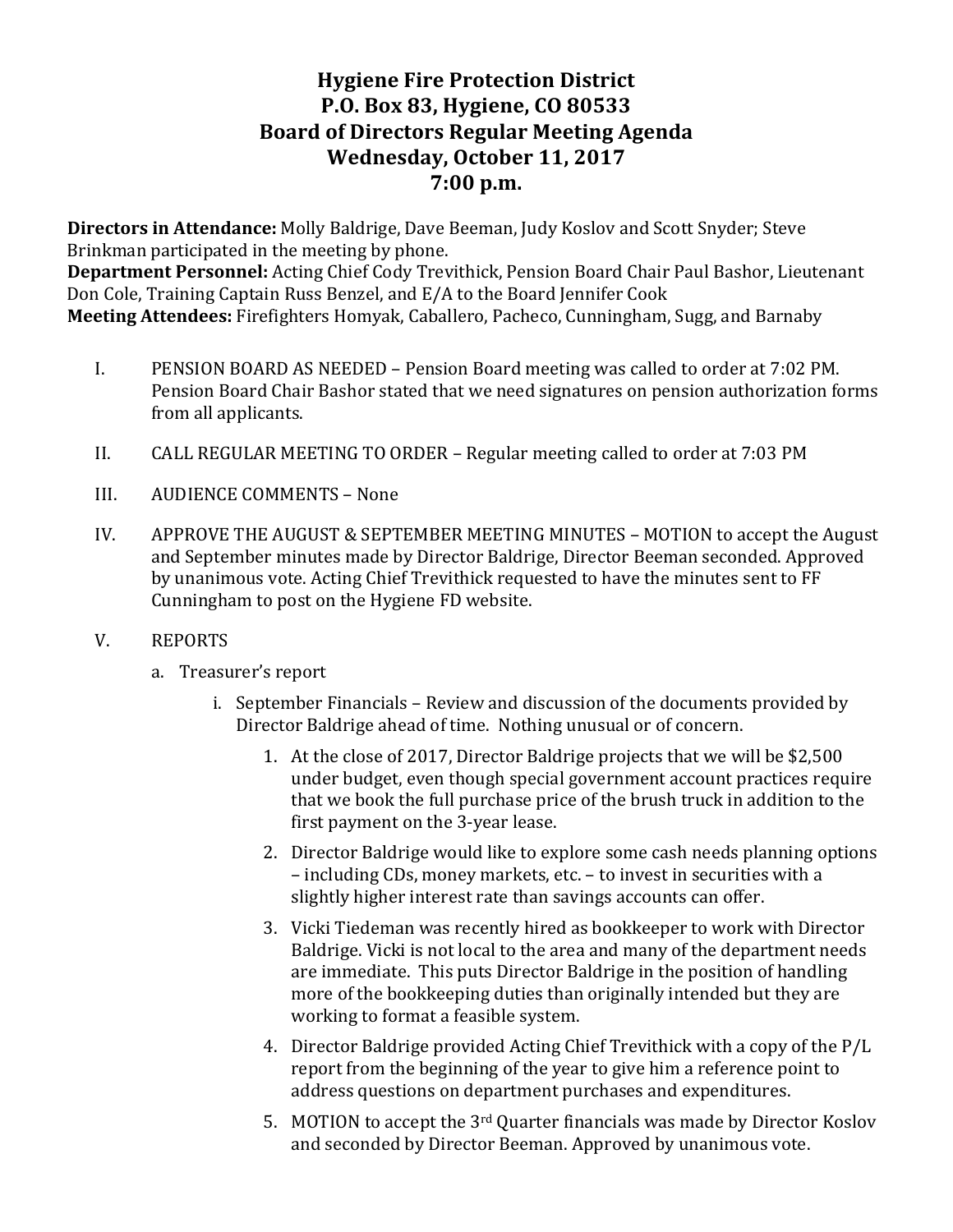- 6. Quarterly financials must be posted on the website in the month following board approval.
- b. Secretary's report
	- i. Upcoming deadlines The 2018 budget must be adopted by the board before the end of the year.
	- ii. Archive & Retention Project Director Koslov will collaborate with Jen in the near future to resume work on the archiving project.
	- iii. Process for Judy to access Incident Reports Fire Marshall Homyak met with Director Koslov and gave her read-only access to the incident tracking systems. They worked together to determine what data and statistics would be useful at the meeting and Fire Marshall Homyak gave a power point presentation of their findings. If the group feels the information is beneficial, Fire Marshall Homyak will continue to work with Director Koslov to produce and present similar data for the near-term.
		- 1. Analyzing incident report data shows we are succeeding in regards to response times and coverage, and exposes areas of difficulty where we can focus on improvements. Concerns continue to be (1) number of responders to all but EMS-only incidents, since our goal for the former is 6 and for the latter 2, and (2) some excessive AMR response times. Next steps will involve looking for yearly trends, and establishing which quadrant of the department's territory gets the most calls to determine "danger areas."
- c. Chief's Report
	- i. Station Roof The station roof has a number of leaks in it. Acting Chief Trevithick has a roofing company coming out to give an estimate on whether the roof can be repaired or if it needs to be replaced all together. Our commercial insurance may reimburse a portion of the costs if the roofing company determines that the leaks are a result of hail damage.
	- ii. AMR response times/second tone  $-$  AMR did not respond to the first tone and had to be toned a second time. This has happened before but not for a couple of years. Slow response times from AMR are an ongoing problem.
	- iii. Harassment Training Acting Chief Trevithick called the same group we used for last year's training but has not yet received a call back. He will try again to get a hold of someone.
	- iv. Time Clock The new time clock has been purchased and installed. Training on the new clock-in procedures will be implemented at the next monthly meeting.
	- v. Budget for Christmas party and gifts for firefighters The Christmas party is scheduled for December 1<sup>st</sup>. Director Baldrige budgeted personnel funds to cover the costs of the catered dinner and gifts for the FFs. Per-person gift expense is approximately the same as last year and Acting Chief Trevithick will meet with the officers to plan the specific gifts and estimate costs.
	- vi. Fire/EMS division Separating Fire training and EMS training within the department is working out well. FF Sugg is handling EMS training and Training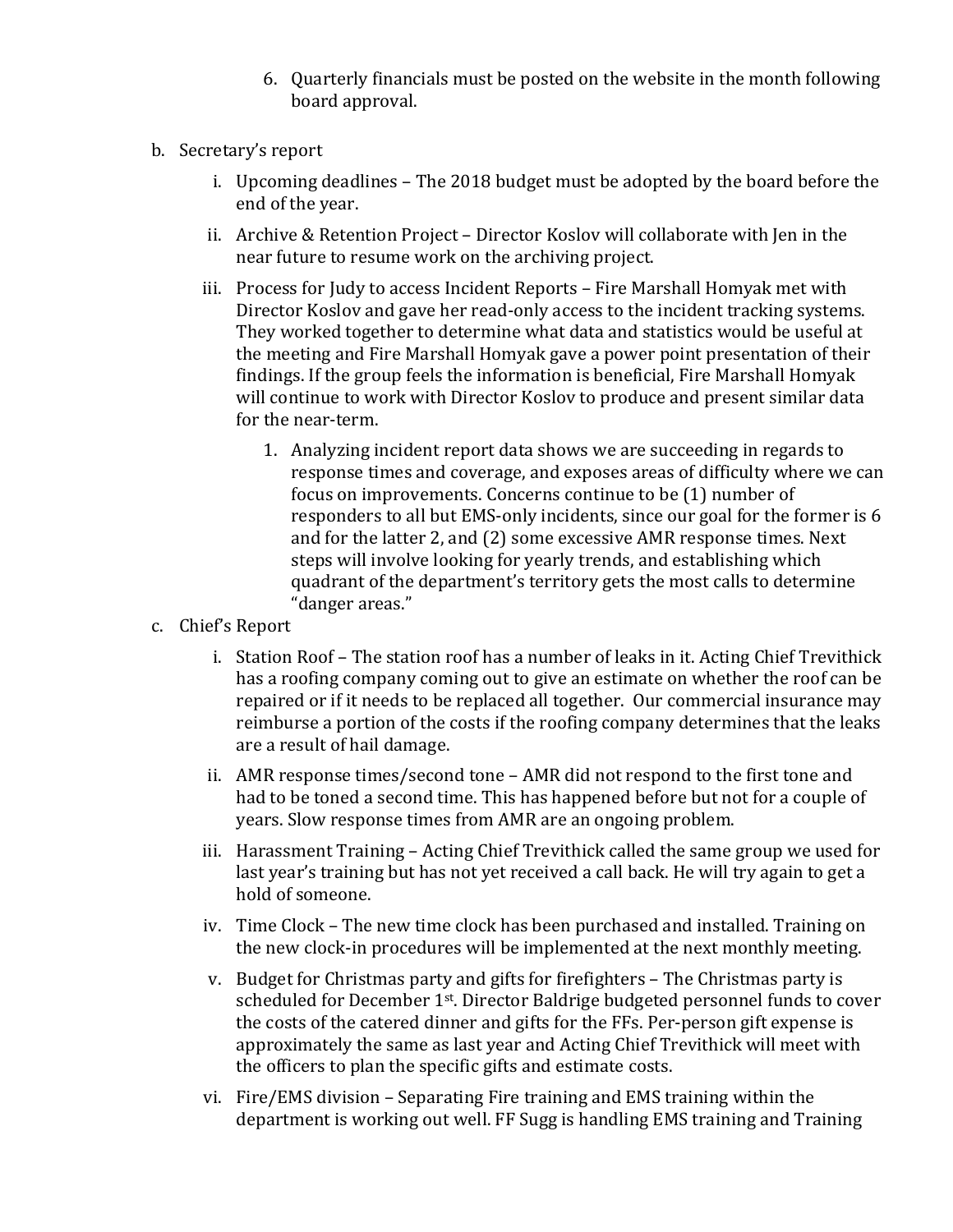Captain Benzel is responsible for Fire training. Separating the two facilitates tracking and ensures that everyone is being trained in both areas.

- vii. Issues & Opportunities
	- 1. Chad Bollacker expressed interest in volunteering at the department. It hasn't been very long since he left so Acting Chief Trevithick will check the bylaws and discuss it with the Association. The Board will support the consensus.
	- 2. Acting Chief Trevithick is waiting on paperwork for the new brush truck  $(42832)$ . Once it is received, he will to go to the DMV with titles and proof of insurance to get license plates for the new vehicles.
	- 3. The rates for the snow removal company we use are holding steady so we will continue to retain their services for the coming winter. Acting Chief Trevithick will direct them not to push the snow onto the newly landscaped areas.
	- 4. EMS recording is currently done on paper and by hand. There is a service similar to iamresponding.com that would enable the department to track patient care reports better and more efficiently. Acting Chief Trevithick will get more information on whether billing is pro-rated to the end of the year or on a 12-month cycle, and the board will decide how to proceed from there.
	- 5. The 2017 budget included \$25k of revenue from the planned sale of the old brush truck. Acting Chief Trevithick said that it isn't likely that it would sell for much more than \$8k. That being the case, it might be better to keep it for spare parts. No decision until the 2831 is back sometime next month. The Suburban will stay but it has been relegated to a general use vehicle for training and errands.
	- 6. FF Cunningham has made changes to features of iamresponding so that responders can track each other better through GPS on the new iPads. This gives a much more accurate estimate of arrival time. He is also working to map all the hydrants in the Hygiene territory and their respective pressures so that FFs can quickly determine the best on-site fire hydrant to use at the scene.

#### VI. OLD BUSINESS

- a. Compensation for Acting Chief Resolved in Executive Session at the September meeting
- b. Pay for Shift Program Policy Review
	- i. Acting Chief Trevithick and FF Sugg met with Director Baldrige and Training Captain Benzel to establish budget restrictions, and design staff configurations to project annual costs based on current shift wages. FF Sugg presented four options to the board. Each option listed the positions to be filled, hourly pay for the positions, and the annual cost for each option.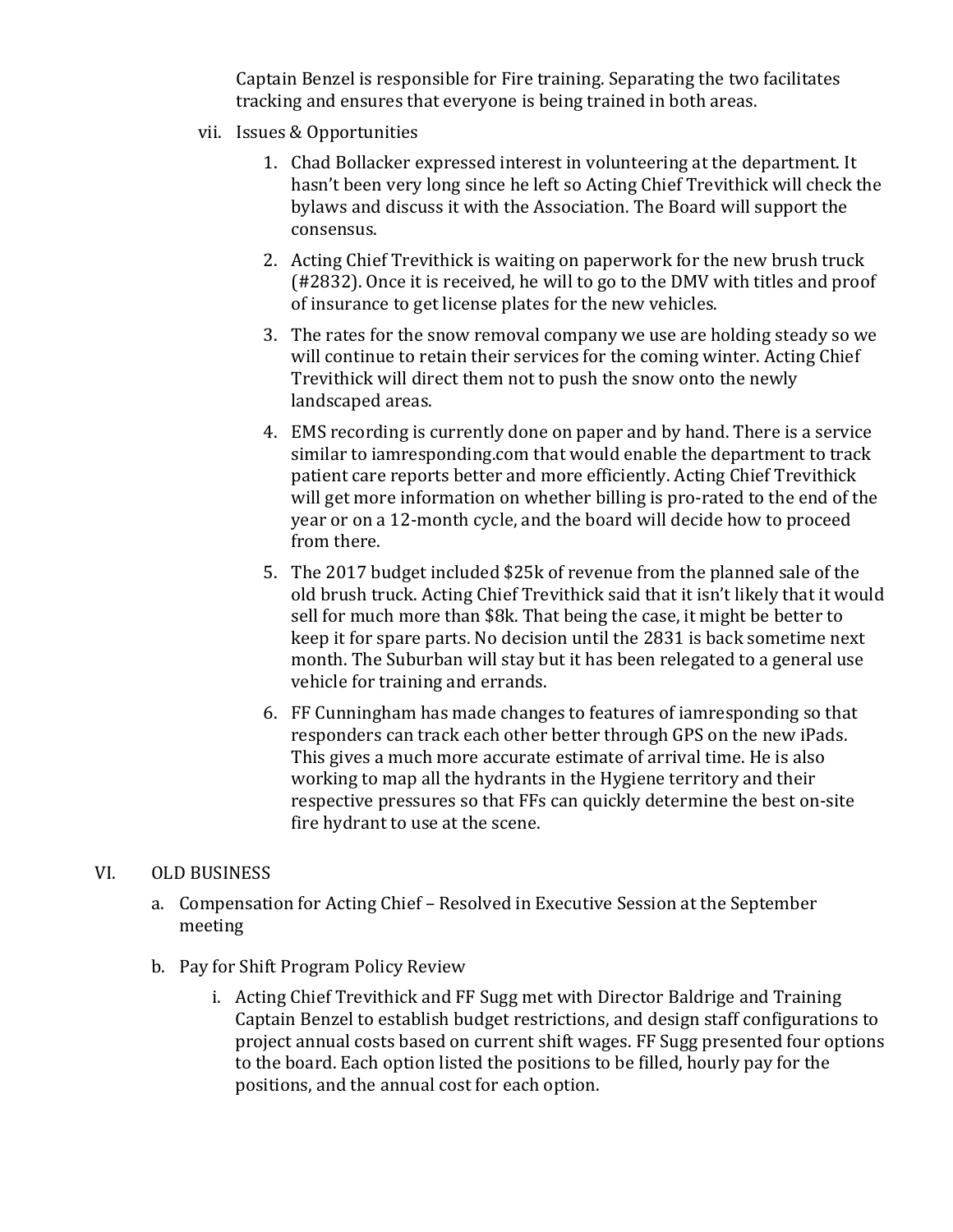- ii. Director Baldrige mentioned that there might be pushback from the community if the department were to expend too much of the budget to pay to staff a volunteer fire department.
- iii. A minimum of three people are needed on every shift to correctly staff any type of incoming call, with the exeception of those that are medical only. It's possible to man the station for almost the entire year based on the current number of volunteers. However, some of the volunteers that started under the terms of the Pay for Shifts program would likely leave if the program were discontinued. If we can't staff the station with the current number of volunteers we may be forced to recruit from outside the department.
- iv. Acting Chief Trevithick, FFs Sugg and Banarby will work with Training Captain Benzel to continue to develop a business plan that ensures 24/7 coverage, and detail how coverage will translate into paid staff and volunteers. The plan will include projected costs for payroll, insurance, pensions, benefits and taxes. It will also provide an estimated timeline of when we could meet the goal of having fulltime coverage based on the existing number of volunteers, academy enrollees, etc. Directors Snyder and Baldrige will meet with this team to create the proposal to be presented to the board.
- c. Chad Bollacker Payout Resolved in Executive Session at the September meeting
- d. Shift Staffing SOP Once the details of the Pay for Shift business plan are resolved, Acting Chief Trevithick will put together a finalized draft of the SOP document and send it to the board for review.
- e. Landscape Improvements The landscapers started work and everything is looking good. The memorial stone has been moved to the flagpole and is securely anchored in the ground. Low maintenance flowers and grasses have been planted. There's no sprinkler system so it will be the FFs responsibility to water once a week.

#### VII. NEW BUSINESS

- a. Public Hearing and Resolution to approve 2018 budget No public attendees
- b. Is the BOD interested in meeting with the Lyons BOD? Discussion postponed pending business plan review
- c. Chief Selection process Discussion postponed pending business plan review
- d. Chief Job Description Discussion postponed pending business plan review
- e. 2018 Budget
	- i. The new ambulance and/or engine was removed from the 2018 budget. The possibility of purchasing one or both vehicles will be reconsidered during the 2019 budget discussion.
		- 1. We may be able to get a grant for the ambulance and associated equipment, in which case it would not need to be included in the budget. The possibility of hiring a professional grant-writer was discussed, the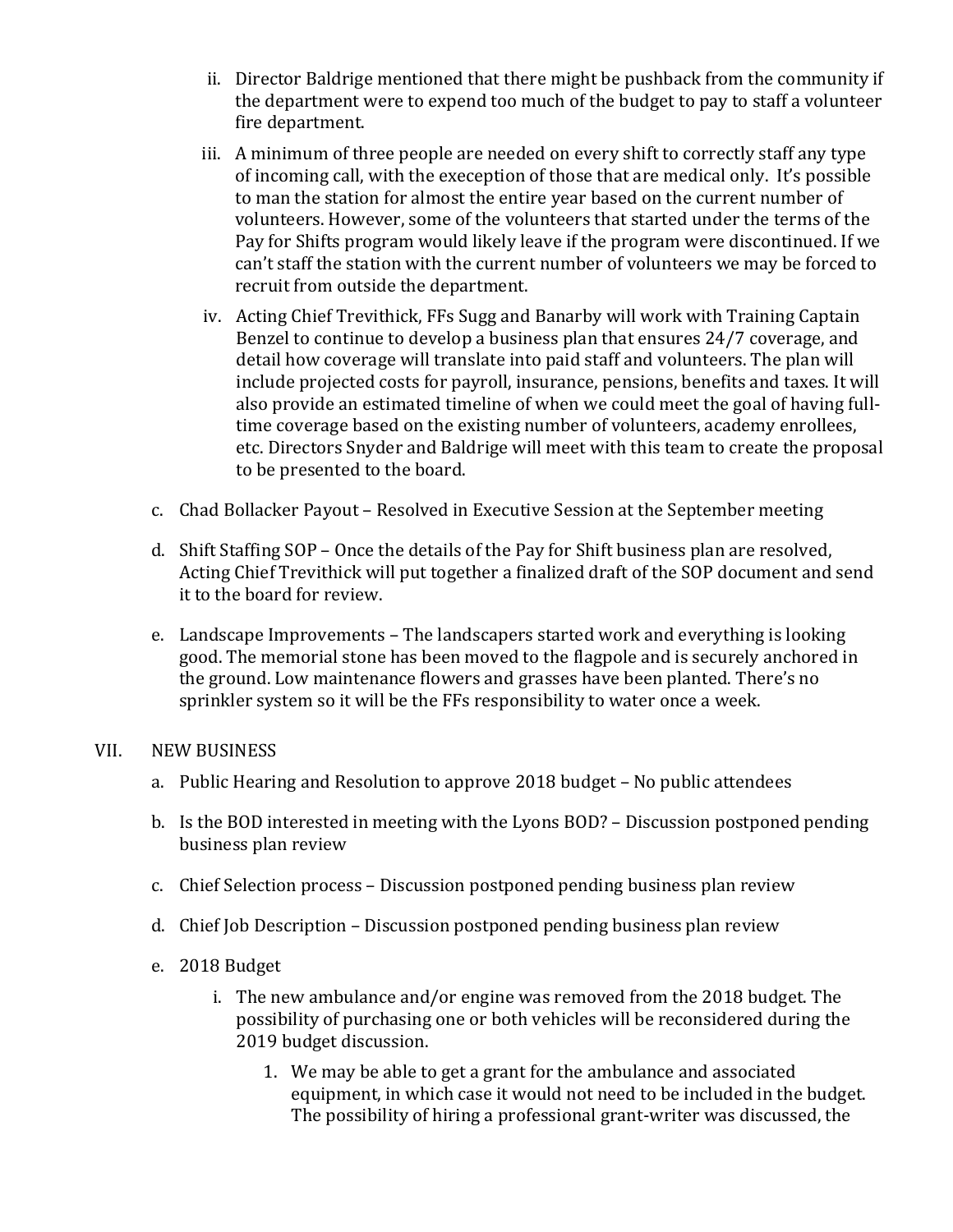cost of which would need to be incorporated into the 2018 budget. No decision was made.

- ii. Each department trimmed their proposed budgets to include only their minimum requirements.
- iii. Director Koslov suggested that the number of hours budgeted for the board scribe would not be enough. Director Baldrige will determine how many hours Maggie Personeus was logging for election work and archiving and it will operate as a guide for budgeting for Jen Cook's role.
- iv. Director Baldrige will add a placeholder amount in the Building & Maintenance budget until we know for sure whether the insurance company will cover the cost of a new roof.
- v. Further discussion was postponed pending business plan review

#### VIII. GOALS

- a. Board Bylaws and SOPs: Molly Not discussed
- b. Establish Level of Service for HFPD Medical Response: Scott Not discussed
- c. Establish Level of Service for Medical Transport Service: Scott Not discussed
- d. Get record keeping system set up filing, organization, preservation, accessibility of docs: Judy - Director Koslov and Jen will consult with Maggie on status of archiving project and take it forward from there.
- e. Strategic Plan: Steve Not discussed
- f. Verify all employees have proper tax withholding: Molly; Insurance; Dave; Job Descriptions: Chief - Not discussed
- IX. Adjournment MOTION TO ADJOURN at 9:30. Made by Director Baldrige and seconded by Director Koslov. Approved by unanimous vote.

Motion/Resolution Summary:

- MOTION to accept the August and September minutes
- MOTION to accept the  $3<sup>rd</sup>$  Quarter financials

#### **ACTION ITEMS:**

#### **Acting Chief Trevithick**

- Continue trying to get a hold of someone for harassment training.
- Meet with the officers to plan Christmas party gifts for FFs and estimate costs.